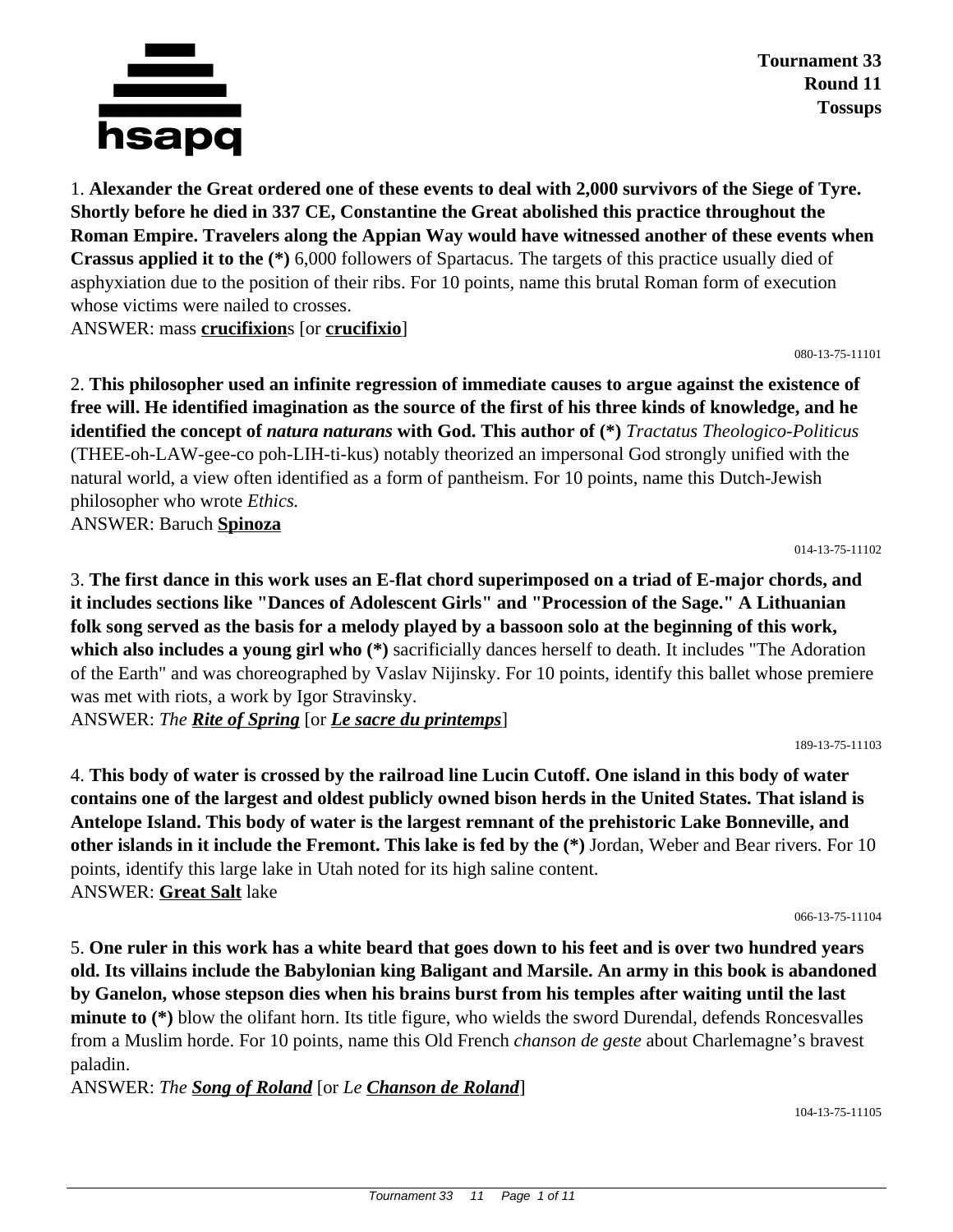6. **One of these laws implies the conservation of linear momentum. The first of these laws is simply a specific case of the second in which the net external force is zero. When these laws are combined with the universal law of gravitation, they explain the three laws of planetary (\*)** motion. Another of these laws states that force is equal to mass times acceleration. For 10 points, identify these laws, the third of which states that every action has an equal and opposite reaction. ANSWER: **Newton's laws of motion**

066-13-75-11106

7. **In one painting by this artist, the title creature steps on a crocodile as three turban-wearing men on horseback thrust spears at it. At the right of one of his paintings, two screaming women look up at a man poised to hurl a baby to the ground. This artist of** *Hippopotamus Hunt* **and** *The Massacre of the Innocents* **also depicted a man gripping a white shroud in his teeth at the top of a painting of the aftermath of the (\*)** crucifixion. For 10 points, name this Flemish Baroque painter of *The Descent from the Cross* known for unusually fat nude figures. ANSWER: Peter Paul **Rubens**

014-13-75-11107

8. **Much of this man's popular reputation was shaped by an unsympathetic biography written by his rival Rufus Wilmot Griswold and the slander of Thomas Dunn English. He became engaged to Sarah Elmira Royster after the death of his wife Virginia Clemm, a cousin whom he had married at thirteen. Every year, someone known as the "Toaster" leaves roses and cognac at this author's (\*)** Baltimore grave. He wrote a poem set "once upon a midnight dreary" in which the narrator mourns his lost Lenore. For 10 points, name this poet who wrote "The Raven." ANSWER: Edgar Allan **Poe**

015-13-75-11108

9. **A "cardiac" version of this condition can be caused by backup of the vena cava, and this condition can be similarly caused by a blood clot in Budd-Chiari syndrome. This condition can cause a swelling of the belly with clear fluid, called ascites, due to fibrosis of the (\*)** portal vein. Causes of this condition include chronic infection with hepatitis C. For 10 points, name this condition caused by excessive alcohol intake, a scarring of the liver.

ANSWER: **cirrhosis** [or **liver failure** until "liver" is read]

048-13-75-11109

10. **This woman married publisher George P. Putnam, who published her account of an action she did with Wilmer Stutz and Louis Gordon in the book** *20 Hrs., 40 Min.* **This author of** *The Fun of It* **began on another goal by working with Fred Noonan. Hours after starting that action by entering her (\*)** Lockheed Model 10 Electra, this woman lost radio contact near Howland Island, disappearing during her journey to circumnavigate the globe. For 10 points, name this first woman to fly solo across the Atlantic Ocean.

ANSWER: Amelia Mary **Earhart**

11. **This man learned his trade from his brother Linus, who was later bashed over the head by a volatile young Heracles. This man's head floated to Lesbos and became an oracle after the Maenads killed him for not honoring Dionysus. This figure protected the crew of the Argo from the (\*)** Sirens by drowning out their songs. For 10 points, name this man who charmed Charon and Cerebrus with his music while traveling to the underworld to find his snake-bitten lover Eurydice. ANSWER: **Orpheus**

030-13-75-11111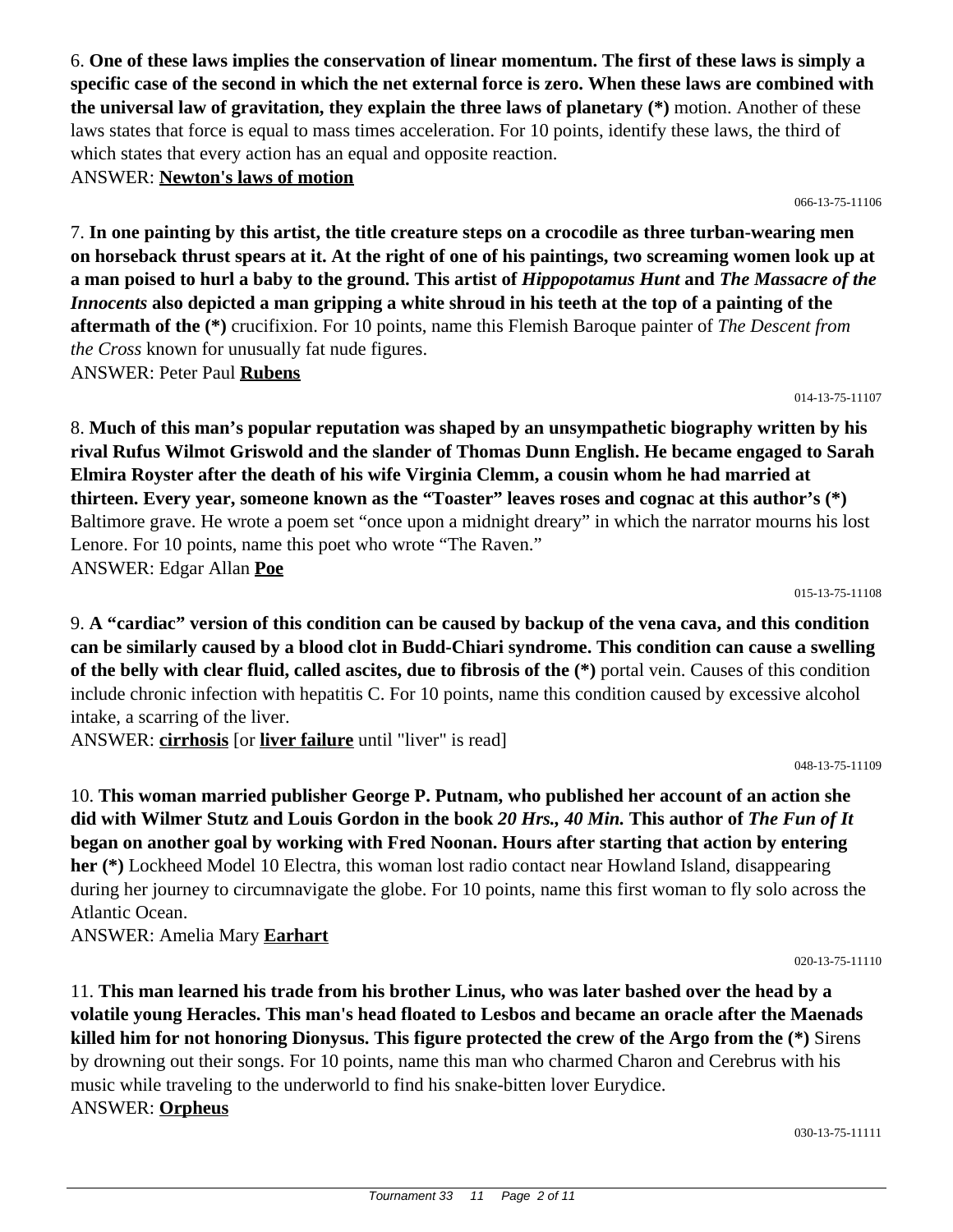12. **One ruler of this name suppressed a revolt nominally led by Sergey Trubetskoy that called for "Constantine and Constitution." Another ruler of this name was advised by Pytor Stolypin, who was assassinated while attending an opera with this ruler. That ruler of this name was responsible for the (\*)** October Manifesto and came under the influence of Rasputin. For 10 points, give this name of two Russian tsars, one of whom faced the Decembrist Revolt and the second of whom was executed by the Bolsheviks in 1918.

ANSWER: **Nicholas** [or **Nicholas** I; or **Nicholas** II; or **Nikolay** Pavlovich; or **Nikolay** Aleksandrovich] 030-13-75-11112

13. **Edouard Lalo wrote a five-movement violin concerto that was named as a symphony from this country. Mikhail Glinka wrote an orchestral work depicting a summer night in this country's capital. One composer from this country included the "Ritual Fire Dance" in his ballet** *Love, the Magician* **and wrote the opera** *The (\*) Three-Cornered Hat*. A genre of music from this country includes rhythmic hand clapping and castanet playing as red-clad dancers move to a guitar accompaniment. For 10 points, name this country, the home of Manuel de Falla and flamenco music. ANSWER: **Spain**

140-13-75-11113

14. **Traditions at this university's campus include "Armadillo Day" and a charity dance marathon. Former temperance movement leader Frances Willard was the first dean of women at this university, whose medical school was renamed in 2002 after a donation from former patient Reuben Feinberg. Another noted school within this university was named after an influential (\*)** newspaper publisher and Republican Party co-founder, Joseph Medill. For 10 points, name this private university located in the Chicago suburb of Evanston.

ANSWER: **Northwestern** University

019-13-75-11114

15. **This character is reimagined as a seductive woman in a satirical novel by Donald Barthelme. This character's enemy dies dancing in a pair of glowing iron shoes. A boar's lungs and liver are brought back by a huntsman as proof that she is dead. She survives a suffocation attempt and a poisoned comb, but passes out after taking a (\*)** bite from a poisoned apple. This character is rescued from a glass coffin by a prince. For 10 points, name this Brothers Grimm character who prevails over an evil stepmother with the help of seven dwarves.

ANSWER: **Snow White** [or **Sneewittchen**; or **Schneewittchen**]

020-13-75-11115

16. **This term is the more common name given to the epipelagic zone. A decrease in the amount of this thing is central to the subject of Milankovitch cycles. One process that uses this thing creates carbohydrates and oxygen from carbon dioxide and water. That process is used by non-(\*)** chemosynthetic autotrophs. It is reflected back towards the Earth in the greenhouse effect. For 10 points, identify this thing that provides the energy for photosynthesis.

ANSWER: **sunlight** [or **solar radiation**; or **insolation**; or obvious equivalents like **energy from the sun**; prompt on **thermal radiation**]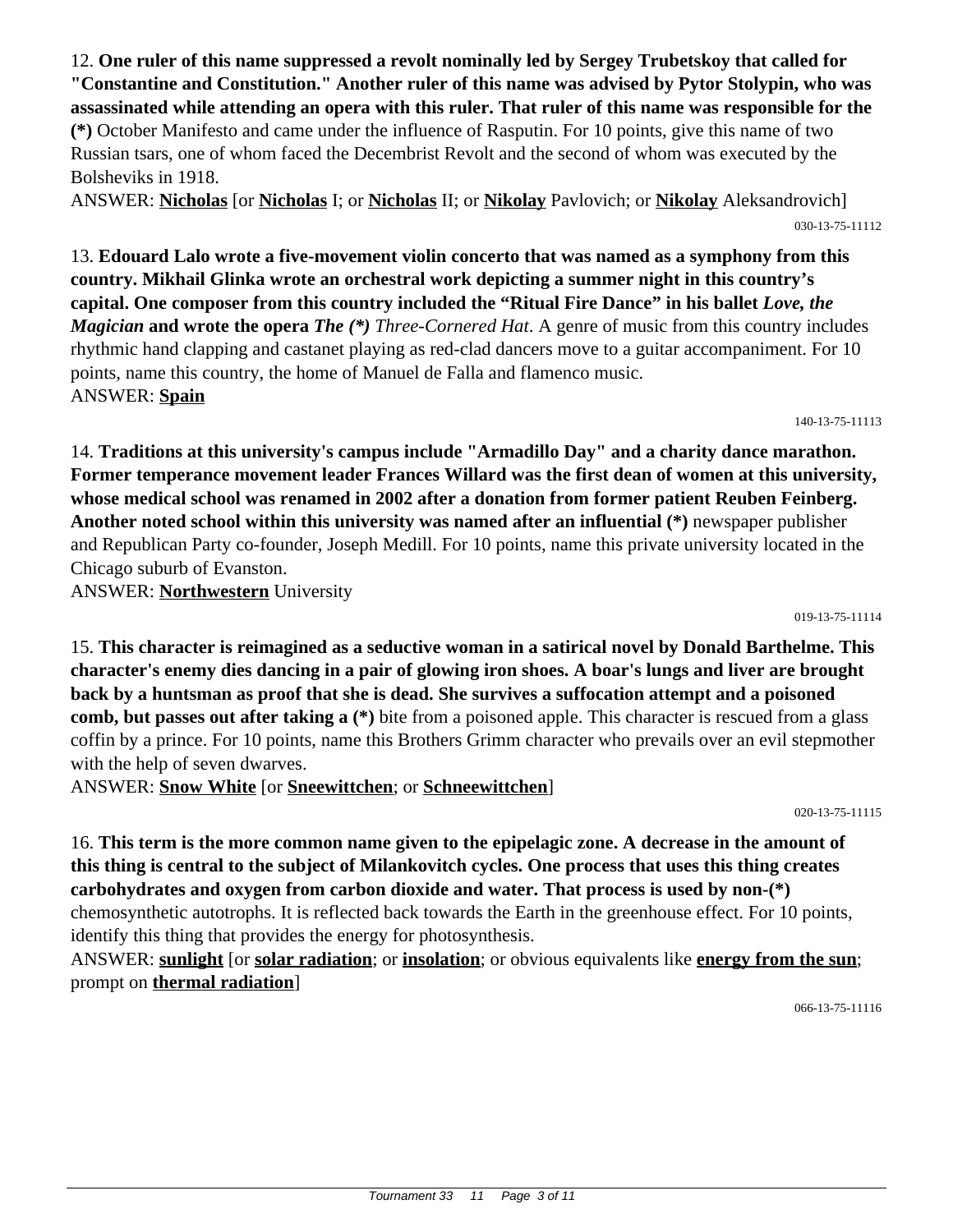17. **Charles Spearman believed there was a "general factor" of this property he called "g." Howard Gardner proposed eight different types, and his "logical-mathematical" type corresponds closely with Raymond Cattell's notion of the "fluid" type. David Wechsler developed one of the most popular means of (\*)** testing this property, displacing an earlier test created by Lewis Terman and Alfred Binet. For 10 points, name this ability to reason and solve problems. ANSWER: **intelligence**

121-13-75-11117

18. **One president of this country allowed the return of smaller kingdoms such as Bunyoro and imprisoned Kizza Besigye before a 2006 election. Another president was overthrown in a coup while at a conference in Singapore. This country's Asian population was expelled in 1972 by a man who allowed a hijacked Air France plane to land at (\*)** Entebbe and started a war with neighboring Tanzania. For 10 points, name this African country that was led after independence by Milton Obote, Yoweri Museveni, and Idi Amin. ANSWER: Republic of **Uganda**

023-13-75-11118

19. **This quantity tends to decrease with increasing pressure for water, because water has a negative slope for its namesake "line" on a PT diagram. After carbon, tungsten has the second-highest value for this quantity on the Periodic Table, which is why it's used in light bulbs. High concentrations of solutes cause this property to (\*)** "depress". The process which occurs at this point is also called fusion. It equals 273 Kelvin for water. For 10 points, name this temperature at which a liquid turns into a solid. ANSWER: **freezing point** [or **melting point**]

190-13-75-11119

015-13-75-11120

20. **A cloud of radiation threatens the post-apocalyptic landscape of this country in Nevil Shute's** *On the Beach***. In** *David Copperfield***, Pegotty, Emily, and the Micawbers all immigrate to this country. Authors from here include Peter (\*)** Carey, who wrote a novel in which a glass cathedral is carried across it. In *Great Expectations,* Abel Magwitch takes up sheep farming and builds a sizeable fortune in this country. For 10 points, name this setting of *Oscar and Lucinda* and *Voss*, which are both partially set in its "Outback."

ANSWER: **Australia**

21. **One prince with this name had some success after the Perpetual Edict and Pacification of Ghent helped his side. That prince with this name was a leader in starting the Eighty Years' War against Spain and was assassinated by Balthasar Gerard. Another ruler with this name won the Battle of the (\*)** Boyne and agreed to the Bill of Rights after the Glorious Revolution. For 10 points, give this name of two Princes of Orange, one of whom was called "the Silent" and the other of whom ruled England with Mary.

ANSWER: **William** [or **William** I; or **William** III; or **William** the Silent]

023-13-75-11121

22. **In a novel by this man, the Greenwich Observatory is the target assigned to a spy who fails to blow it up. This author, who created Mr. Verloc in** *The Secret Agent***, wrote another novel in which the title character is sent to Patusan after abandoning a ship full of pilgrims who are travelling to Mecca. The words, "The (\*)** horror! The horror!" are the final ones uttered by Colonel Kurtz in a novel by this man that takes place along the Congo river. For 10 points, name this Polish-born author who wrote about Marlow in *Lord Jim* and *Heart of Darkness.*

ANSWER: Joseph **Conrad** [or Josef Teodor Konrad **Korzeniowski**]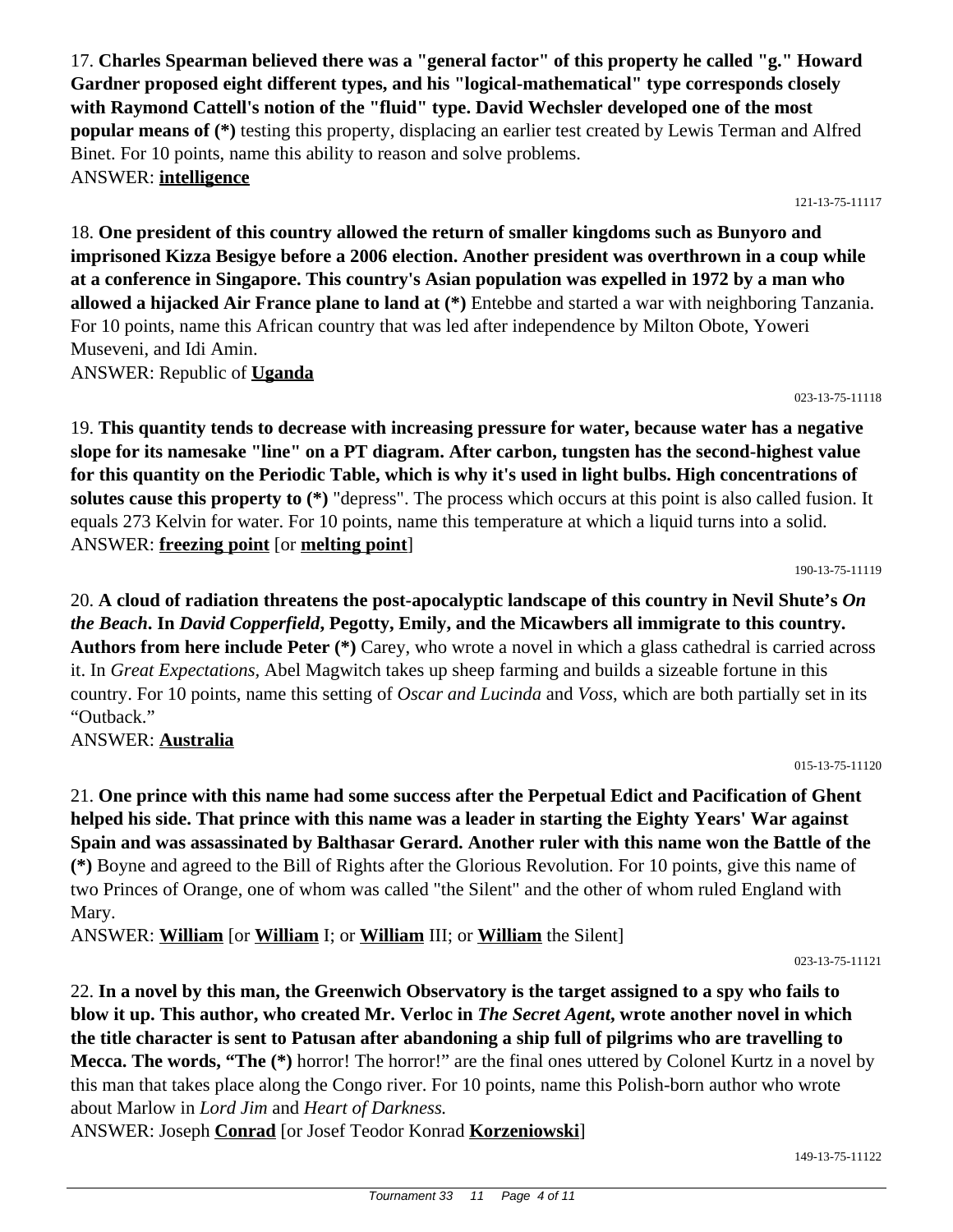23. **This man developed a principle which states that a complete knowledge of phenomena at the atomic scale requires a description of both wave and particle properties; that is his complementarity principle. One model developed by this scientist successfully explained the emission spectrum of (\*)** hydrogen that was fit by the Rydberg formula. For 10 points, identify this Danish physicist whose model of the atom depicts it as a small positively charged nucleus surrounded by electrons traveling in circular orbits.

ANSWER: Niels **Bohr**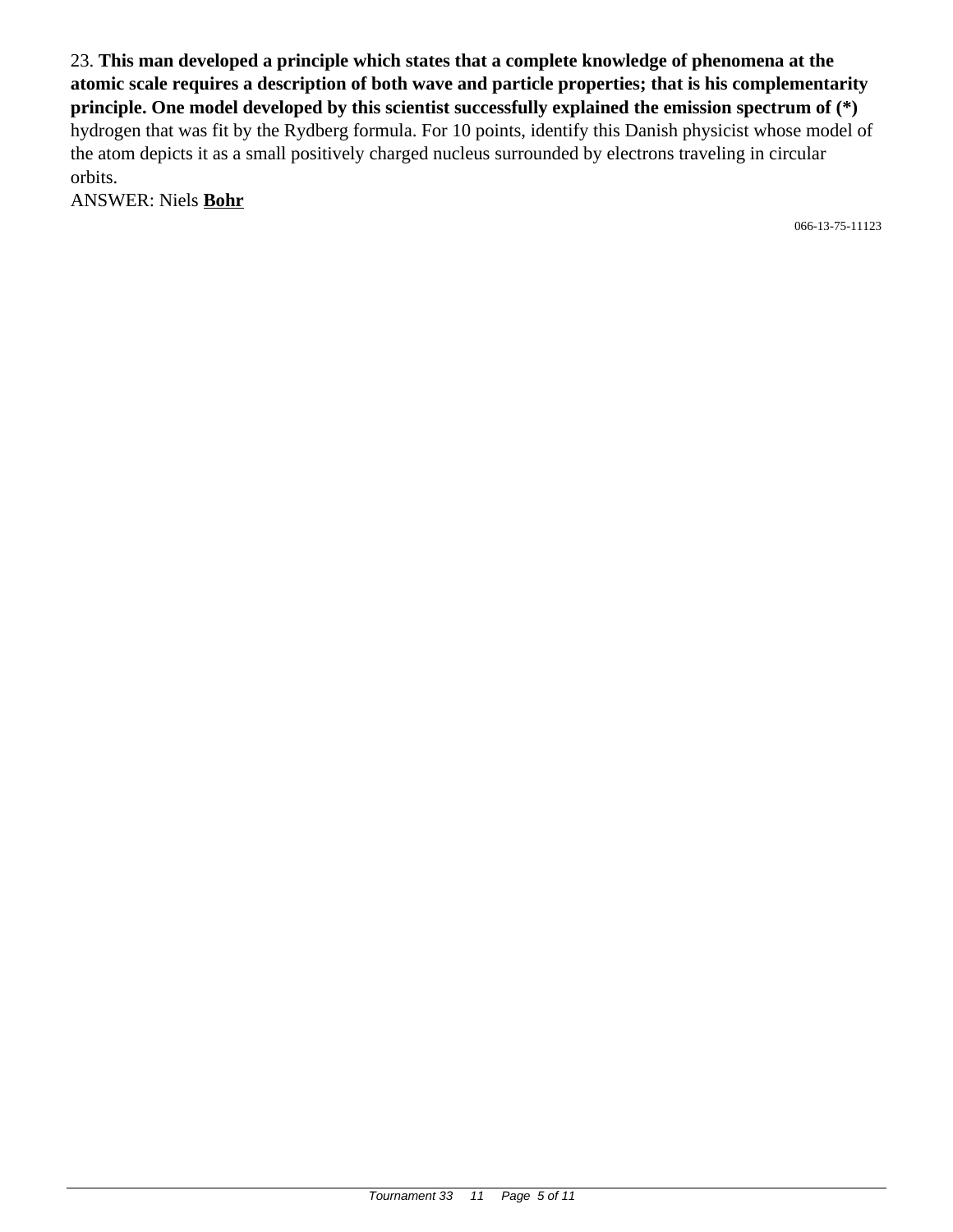#### Tournament 33 11 Page 6 of 11

1. This man is said to have been moved upon encountering a corpse, a sick man, and an ascetic after leaving his palace. For 10 points each:

[10] Name this man, born Siddhartha Gautama, who attained enlightenment under a boddhi tree and gave his name to a major Eastern religion.

### ANSWER: Sakyamuni **Buddha**

[10] The last of Buddha's Four Noble Truths tells the righteous man to attain these qualities, including "right speech" and "right action," in order to escape from Dukkha.

### ANSWER: the Noble **Eightfold Path** [or **aryastangamarga**]

[10] Mayahana Buddhism holds that anyone can become one of these people, who remain on Earth to help others achieve enlightenment.

### ANSWER: **boddhisatva**s

080-13-75-11201

2. One character in this novel is the green-haired Rosa. For 10 points each:

[10] Name this novel that centers on both the del Valle and Trueba families. It is one of the foremost works of magical realism.

ANSWER: *The House of the Spirits* [or *La Casa de los Espiritus*]

[10] *The House of the Spirits* was written by this Chilean novelist, who drew on her own experiences in *My Invented Country.* Her novels include *Daughter of Fortune* and *Portrait in Sepia.*

## ANSWER: Isabel **Allende**

[10] Another female Latin American author was this Mexican nun, the subject of Octavio Paz's *The Traps of Faith.* Her own poems include "Primero Sueno" (SWAY-nyo) or "First Dream."

ANSWER: Sor **Juana** Ines de la Cruz

192-13-75-11202

3. The behavior of these materials is described by BCS theory. For 10 points each:

[10] Name these materials which typically exist at low temperatures and exhibit no resistance to electrical current flow.

ANSWER: **superconductor**s [or word forms]

[10] When a material transitions to a superconducting state, it expels any magnetic field from its interior. That expulsion of a magnetic field is this effect.

## ANSWER: **Meissner** effect

[10] Due to the Meissner effect, superconductors can be considered to exhibit the perfect form of this type of magnetism. This type of magnetism was once used to levitate a frog.

## ANSWER: **diamagnetism**

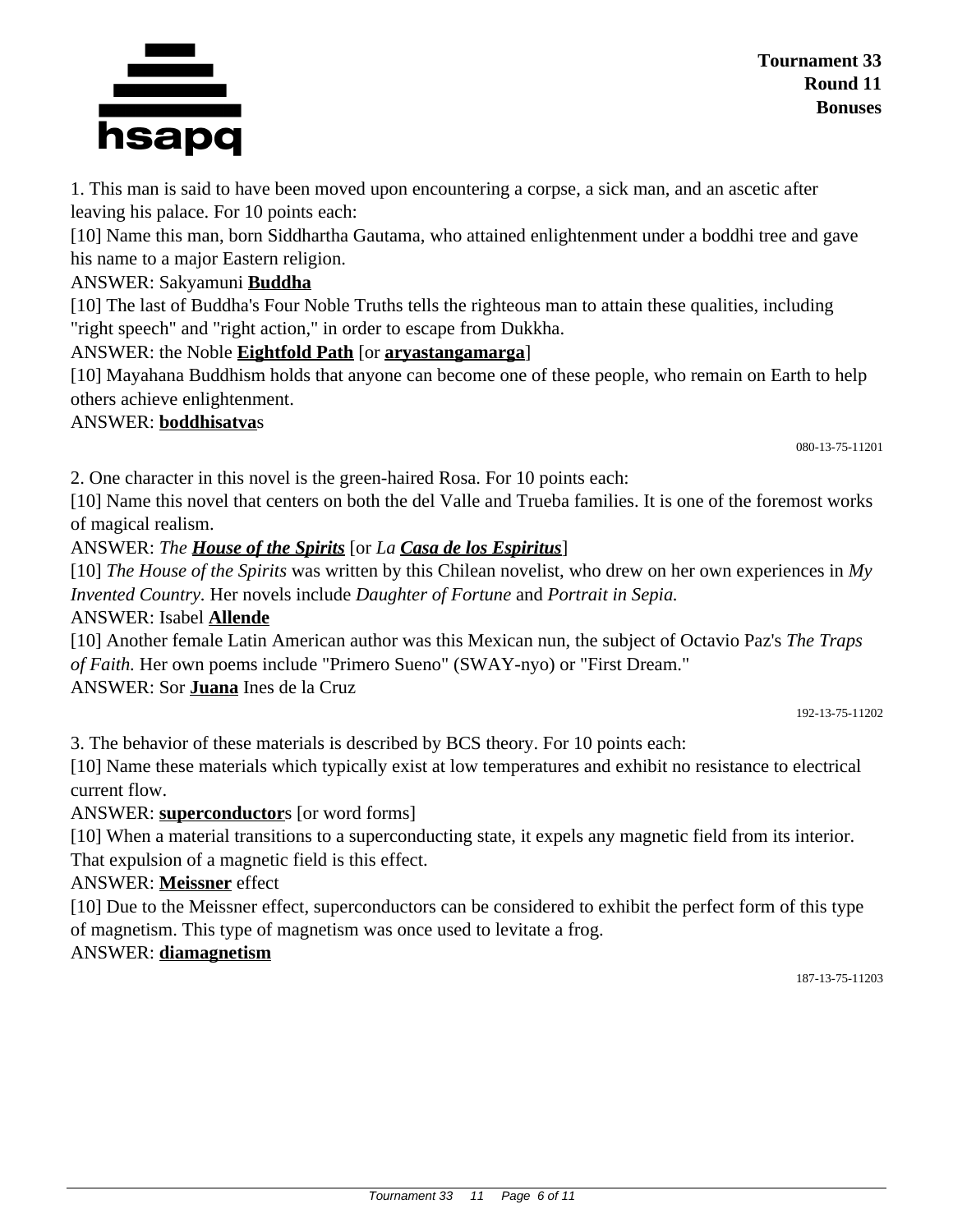4. Name the following about the architectural career of Cass Gilbert, for 10 points each:

[10] Cass Gilbert designed the public library of this Midwestern city, also the home to Louis Sullivan's Wainwright Building, an early skyscraper.

### ANSWER: **St. Louis**

[10] The south wall frieze of this Gilbert-designed building includes lawgivers such as Moses, Confucius, and Hammurabi. Its western facade includes the words "Equal Justice Under Law."

ANSWER: United States **Supreme Court** Building

[10] This other early skyscraper designed by Gilbert was the tallest building in the world upon its 1913 completion and is named for the now defunct five-and-dime store for which it was built.

### ANSWER: **Woolworth** Building [accept **Woolworth's** Building]

030-13-75-11204

5. This country was divided into *banovine* and given its name by King Alexander I in 1929. For 10 points each:

[10] Name this "Socialist Federal Republic" that began to fall apart in the 1990s and comprised such present-day countries as Croatia and Bosnia.

ANSWER: Socialist Federal Republic of **Yugoslavia**

[10] In the 1990s, Yugoslavia was ruled by this dictator, who died in 2006 while being prosecuted for war crimes at The Hague.

ANSWER: Slobodan **Milosevic**

[10] This country declared independence from Yugoslavia in 1991, resulting in the Ten-Day War. It is currently led by Janez Jansa and Borut Pahor.

ANSWER: Republic of **Slovenia** [or Republika **Slovenija**]

6. This French poet wrote "my child, my sister, think of the rapture of living there" in his "Invitation to a Voyage." For 10 points each:

[10] Name this poet who named one section of his major collection "Spleen and Ideal."

### ANSWER: Charles **Baudelaire**

[10] This poetry collection by Baudelaire includes the aforementioned "Spleen and Ideal" section. Baudelaire's "The Albatross" is also included in this work.

### ANSWER: *Les Fleurs du Mal* [or *The Flowers of Evil*]

[10] This European art movement, to which Paul Verlaine belonged, was heavily influenced by Baudelaire's *Les Fleur du Mal.*

ANSWER: **Symbolism** [or obvious equivalents]

149-13-75-11206

7. This man was able to finally defeat Mithridates VI for Rome. For 10 points each:

[10] Name this man who was later defeated in a civil war at Pharsalus fighting against his former ally.

ANSWER: **Pompey** the Great [or Gnaeus **Pompeius** Magnus]

[10] Pompey served in the first group of this type with Julius Caesar and Crassus. A second one included Augustus and Lepidus.

ANSWER: First **Triumvirate** [or Second **Triumvirate**]

[10] Pompey fled to this country following his defeat by Julius Caesar, but he was betrayed and killed by its ruler Ptolemy XIII.

ANSWER: **Egypt**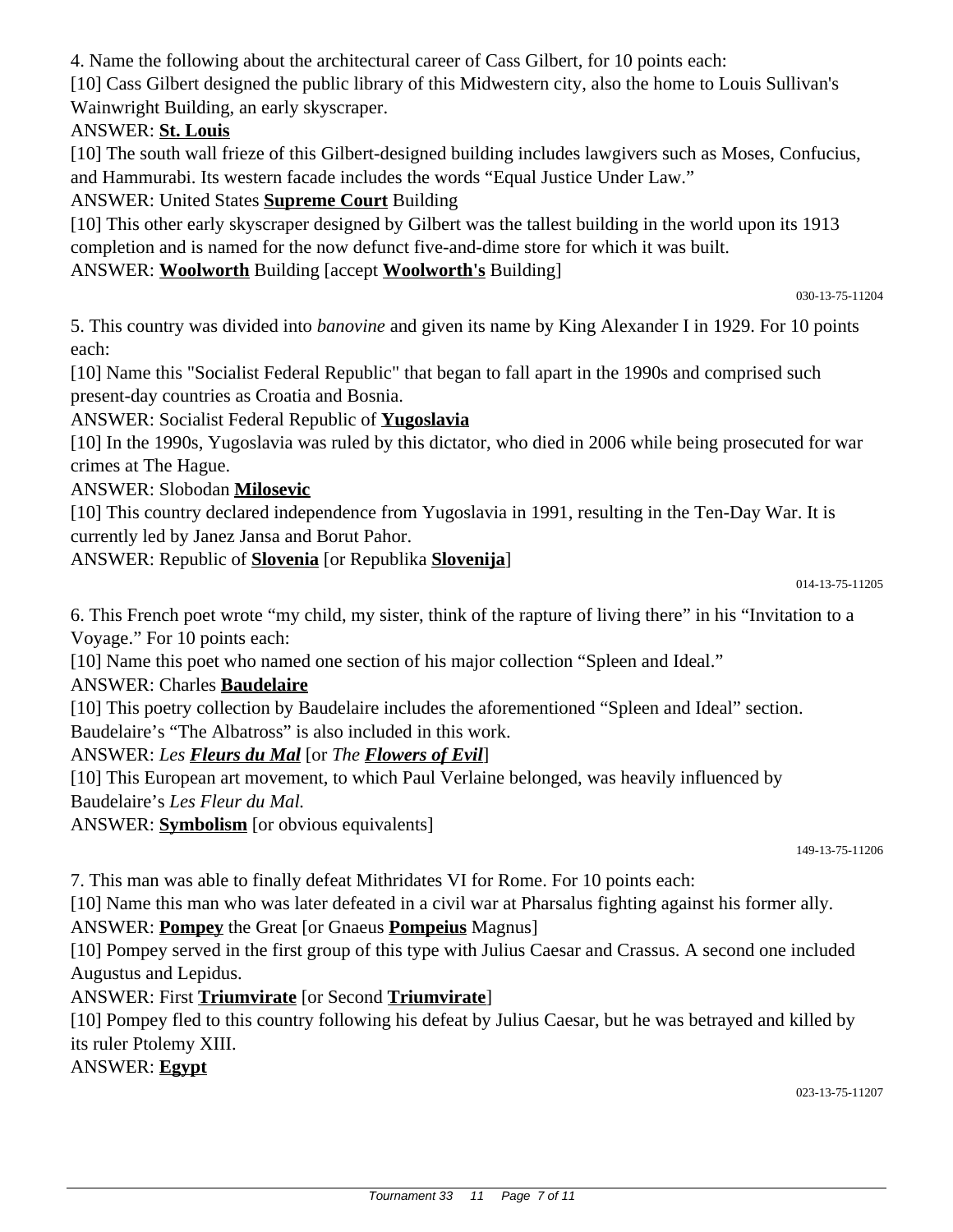8. The first part of this process involves a diploid, multicellular sporophyte. For 10 points each:

[10] Name this process of plant reproduction, the second part of which features a haploid gametophyte.

## ANSWER: **alternation of generation**s [or **alternation of phase**s; or **metagenesis**]

[10] During alternation of generations, "female" willow trees produce flowers with only these ovary-containing parts.

## ANSWER: **carpel**s

[10] The gametophyte generation is more conspicuous in bryophytes, which consist of liverworts, hornworts, and these other non-vascular plants.

# ANSWER: **moss**es

105-13-75-11208

9. The third section of this poem ends with a passage quoting Saint Augustine: "To Carthage then I came." For 10 points each:

[10] Name this poem, which begins by declaring that "April is the cruelest month."

ANSWER: "The **Waste Land**"

[10] This author of "The Hollow Men" and "The Love Song of J. Alfred Prufrock" wrote "The Waste Land."

ANSWER: T. S. **Eliot** [or Thomas Stearns **Eliot**]

[10] "The Waste Land" ends with this Sanskrit word repeated three times.

## ANSWER: **shantih**

186-13-75-11209

10. There have been a large number of crises involving ships in U.S. history. Answer the following, for 10 points each.

[10] This ship captained by Lloyd Bucher was seized by North Korea in 1968, leading to a hostage crisis. The crew of this ship was released following a written apology from the United States, which was retracted immediately after the crew was released.

ANSWER: USS *Pueblo*

[10] The last two names on the Vietnam Veterans Memorial were Marines executed by the Khmer Rouge in an incident involving the 1975 recapture of the S.S. *Mayaguez*. It was seized by the Khmer Rouge during the waning days of the Vietnam War and retaken in a rescue operation authorized by what President? ANSWER: Gerald Rudolph **Ford**, Jr. [or Leslie Lynch **King**, Jr.]

[10] Thirty four crew members of the USS *Liberty* were killed in a 1967 attack by the armed forces of what nation that was victorious in the Six-Day War?

ANSWER: State of **Israel** [or Medinat **Yisra'el**]

030-13-75-11210

11. This man worked in disguise for Baugi in return for something owned by Baugi's brother Suttung. For 10 points each:

[10] Name this god who was also the owner of Huginn and Muninn, two ravens, and the eight-legged horse Sleipnir.

## ANSWER: **Odin** [or **Wotan**]

[10] Odin's work for Baugi was done to get a drink from this kind of honey-based alcoholic beverage. ANSWER: **mead** [or **Mead** of Poetry]

[10] The Mead of Poetry was created from the blood of Kvasir by Fjalar (fee-AL-ar) and Galar, two of these beings that were also responsible for creating Odin's spear Gungnir and ring Draupnir. ANSWER: **dwarf** [or **dwarves**]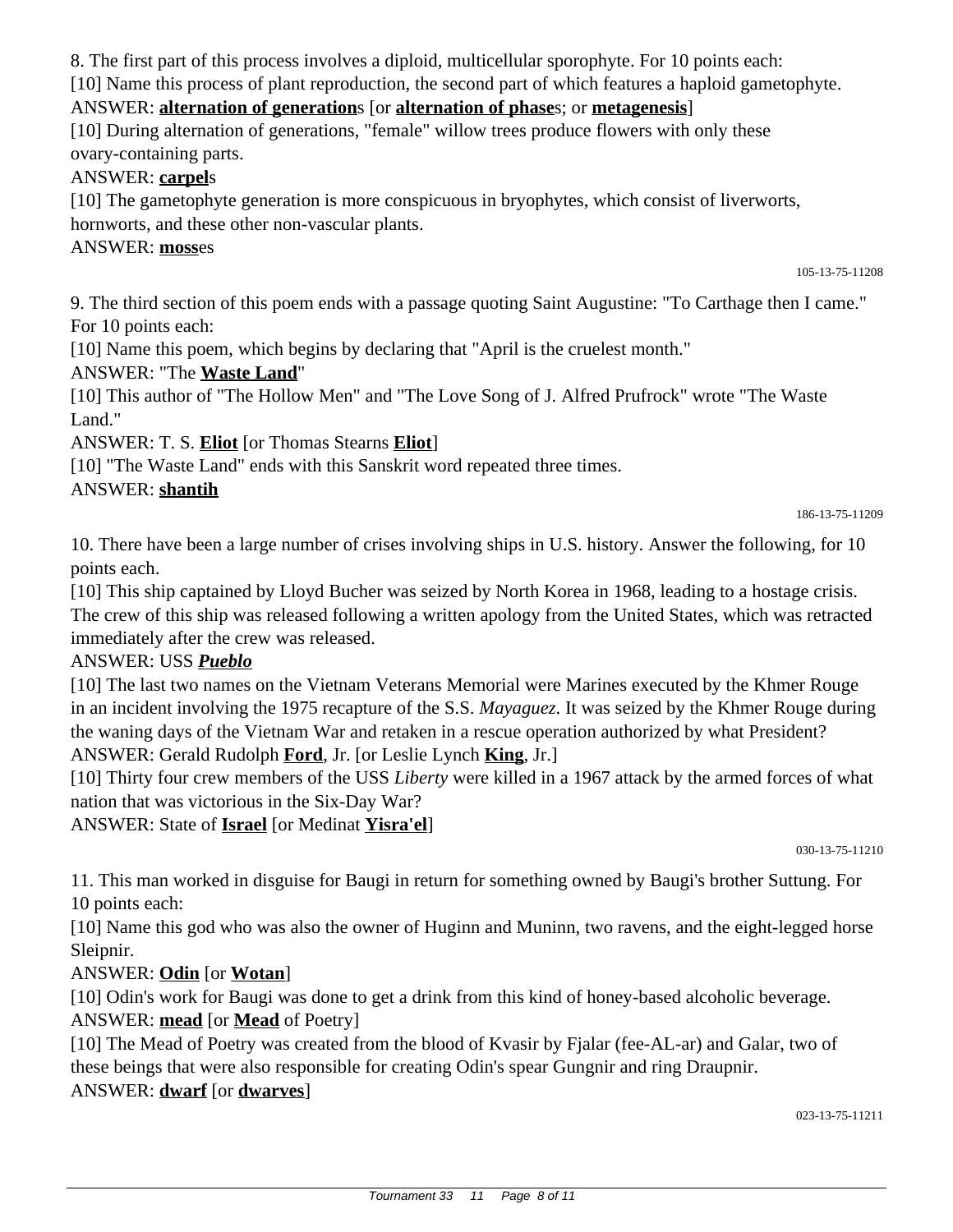12. This term can refer to a structure consisting of a set of points, called vertices, connected by a set of lines, called edges. For 10 points each:

[10] Name this type of diagram on which ordered pairs or functions are plotted.

### ANSWER: **graph**

[10] If a function's second derivative is greater than zero on a given interval, then it is this type of function on that interval. Colloquially, a function of this type opens up.

### ANSWER: **convex**

[10] A quadratic function of the form a times  $x^2$  plus b times x plus c is convex if what coefficient is positive?

ANSWER: **a** [or the **first** coefficient; or the **coefficient** of **x 2** ; or obvious equivalents]

066-13-75-11212

13. For Serge Diaghilev and the Ballets Russes, this composer wrote the ballet *Daphnis et Chloe*. For 10 points each:

[10] Name this French composer who also wrote a piece in which a mechanical rhythm was intended to evoke the machinery in a factory.

ANSWER: Joseph Maurice **Ravel**

[10] This repetitive Ravel piece commissioned by Ida Rubinstein takes a single theme played at first pianissimo and then continuously crescendoes until the end.

#### ANSWER: *Bolero*

[10] Ravel wrote *for a Dead Princess* a work evoking this type of processional dance that was common in Renaissance Europe.

#### ANSWER: **pavane**s

14. Georges Picquart found that a piece of evidence used against this man had in fact been written by someone else. For 10 points each:

[10] Name this Jewish officer in the French army who was sent to Devil's Island on charges of treason in 1895 before eventually having his name cleared.

#### ANSWER: Alfred **Dreyfus**

[10] This man's newspaper *Aurore* published Emile Zola's letter "J'Accuse" supporting Dreyfus. This man later represented France at the Versailles Peace Conference.

#### ANSWER: Georges **Clemenceau**

[10] This man's handwriting was found on evidence used to convict Dreyfus, but he was acquitted in an 1897 trial and fled France before any retrial could occur.

ANSWER: Marie-Charles Ferdinand Walsin **Esterhazy**

023-13-75-11214

15. This country unsuccessfully launched the Bright Star 3 satellite in April 2012. For 10 points each: [10] Name this country that had more success launching a rocket with a similar satellite on December 12, 2012.

#### ANSWER: **North Korea** [or **Democratic People's Republic of Korea**; or **Choson**

-minjujuui-inmin-konghwaguk; do not accept or prompt "Republic of Korea"]

[10] The launch came nearly a year after this man succeeded his father as North Korean leader in December of 2011.

#### ANSWER: **Kim Jong-un** [prompt on **Kim**]

[10] This Japanese Liberal Democrat called for more action against North Korea following the launch, two weeks before he became prime minister for a second time.

ANSWER: Shinzo **Abe**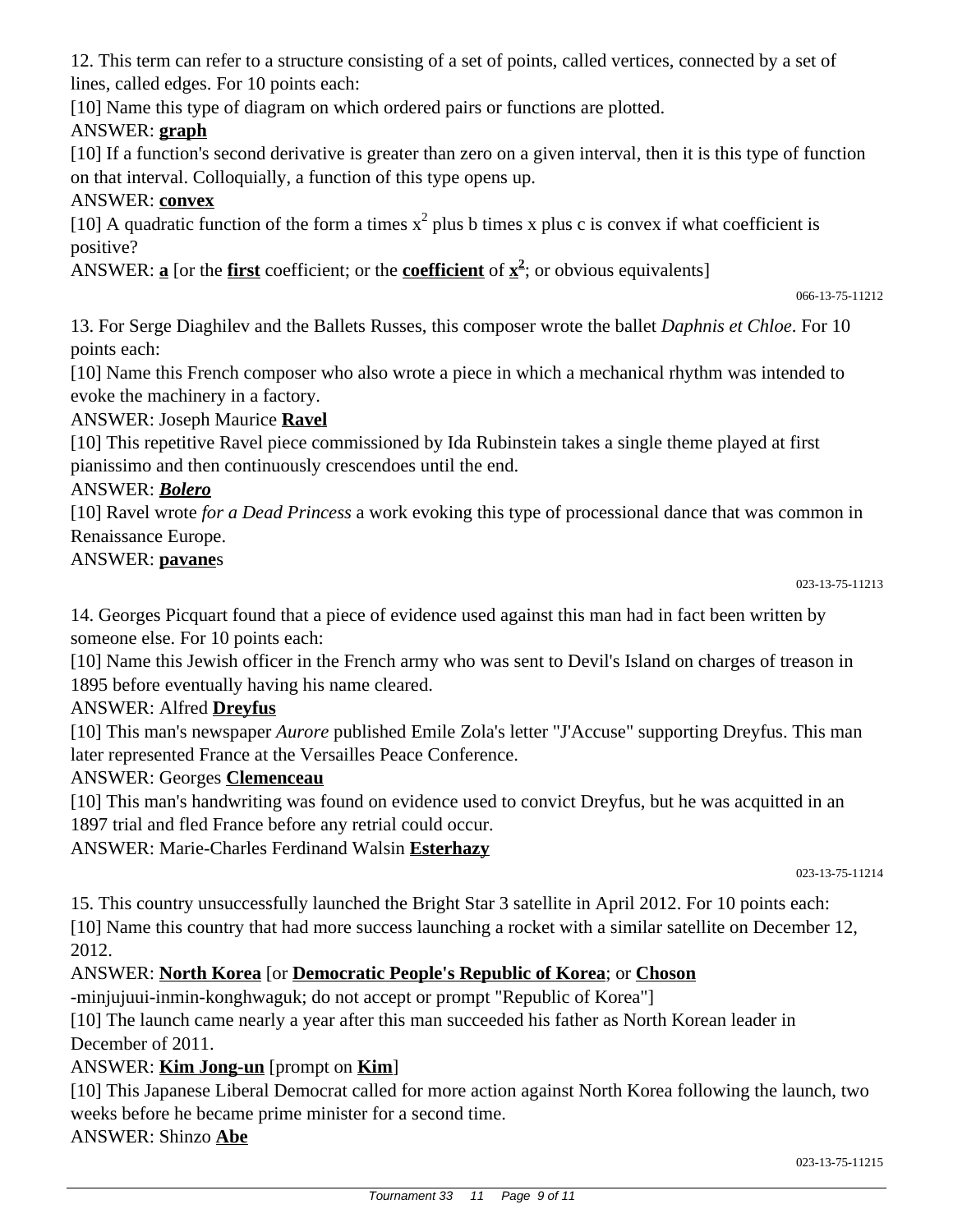16. This author created the character of Professor Challenger, who discovers still-living dinosaurs on a plateau in South America, in *The Lost World.* For 10 points each:

[10] Name this Scottish author of stories like "A Study in Scarlet" and "The Red-Headed League." He had his most famous creation jump off Reichenbach Falls in "The Final Problem."

ANSWER: Arthur Conan **Doyle** [or Arthur Ignatius Conan **Doyle**]

[10] Doyle is best-known for creating this master detective who is assisted by Dr. Watson.

ANSWER: Sherlock **Holmes** [or **Sherlock** Holmes]

[10] Wilkie Collins, another Victorian author of detective fiction, wrote this novel about the theft of Rachel Verinder's diamond.

## ANSWER: *The Moonstone*

080-13-75-11216

17. Answer the following about the kinetics of a multi-step chemical reaction, for 10 points each:

[10] A reaction can be sped up through the introduction of one of these species, which aren't produced or consumed in the overall reaction.

## ANSWER: **catalyst**s

[10] Multi-step reactions form one of these species, which are at a lower energy than the activated complex. They are produced, and then consumed in the subsequent step of the reaction.

## ANSWER: **intermediate**s

[10] The rate law for an entire mechanism can be derived from the rate law of this elementary. This step is the one that occurs the most slowly.

## ANSWER: **rate-determining** step [or **rate-limiting** step]

190-13-75-11217

18. Water cascades off the title object, which has boats in it, in this man's *The Titan's Goblet*. For 10 points each:

[10] Name this American artist who painted the *Course of Empire* series. An angel guides a boat that contains a baby in one of the paintings in this man's *Voyage of Life* series.

### ANSWER: Thomas **Cole**

[10] An early Cole painting depicts this location, from which Adam and Eve are expelled in a work by Masaccio (muh SAH chee oh).

### ANSWER: Garden of **Eden**

[10] Thomas Cole belonged to this school of American landscape artists whose other members included Frederic Church and Asher Durand.

### ANSWER: **Hudson River** school

149-13-75-11218

19. This country was invaded in 1989 after Guillermo Endara's election was not recognized. For 10 points each:

[10] Name this country that under Omar Torrijos had earlier agreed with the US to retake control of a Canal Zone in 1999.

ANSWER: Republic of **Panama** [or Republica de **Panama**]

[10] The 1989 US invasion of Panama sought to capture this man, who tried to hide in a Vatican embassy in Panama City before loud rock music led him to surrender.

ANSWER: Manuel Antonio **Noriega** Morena

[10] After serving time in the US and before being extradited back to Panama, Noriega spent time imprisoned in this European country that had convicted him of money laundering in absentia in 1999.

### ANSWER: **France** [or **French Republic**; or **Republique Francaise**]